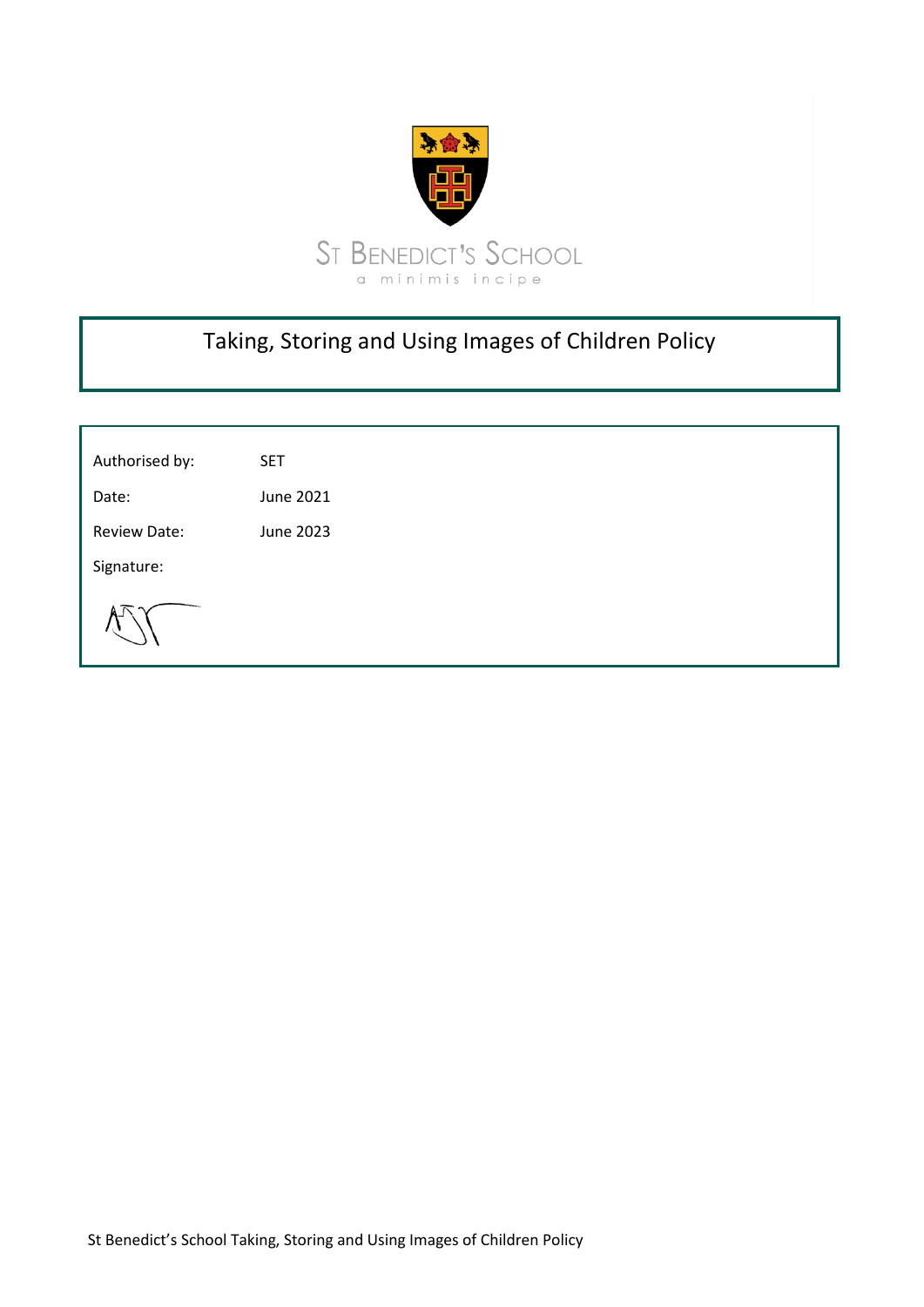# Contents Page

#### **PAGE**

| $2^{\circ}$    |                                                                              |  |
|----------------|------------------------------------------------------------------------------|--|
| 3              |                                                                              |  |
| $\overline{a}$ |                                                                              |  |
| 5 <sup>5</sup> |                                                                              |  |
| 6              |                                                                              |  |
| $7^{\circ}$    | Uses of Cameras and Filming Equipment (including mobile phones) by Parents 6 |  |
| 8              |                                                                              |  |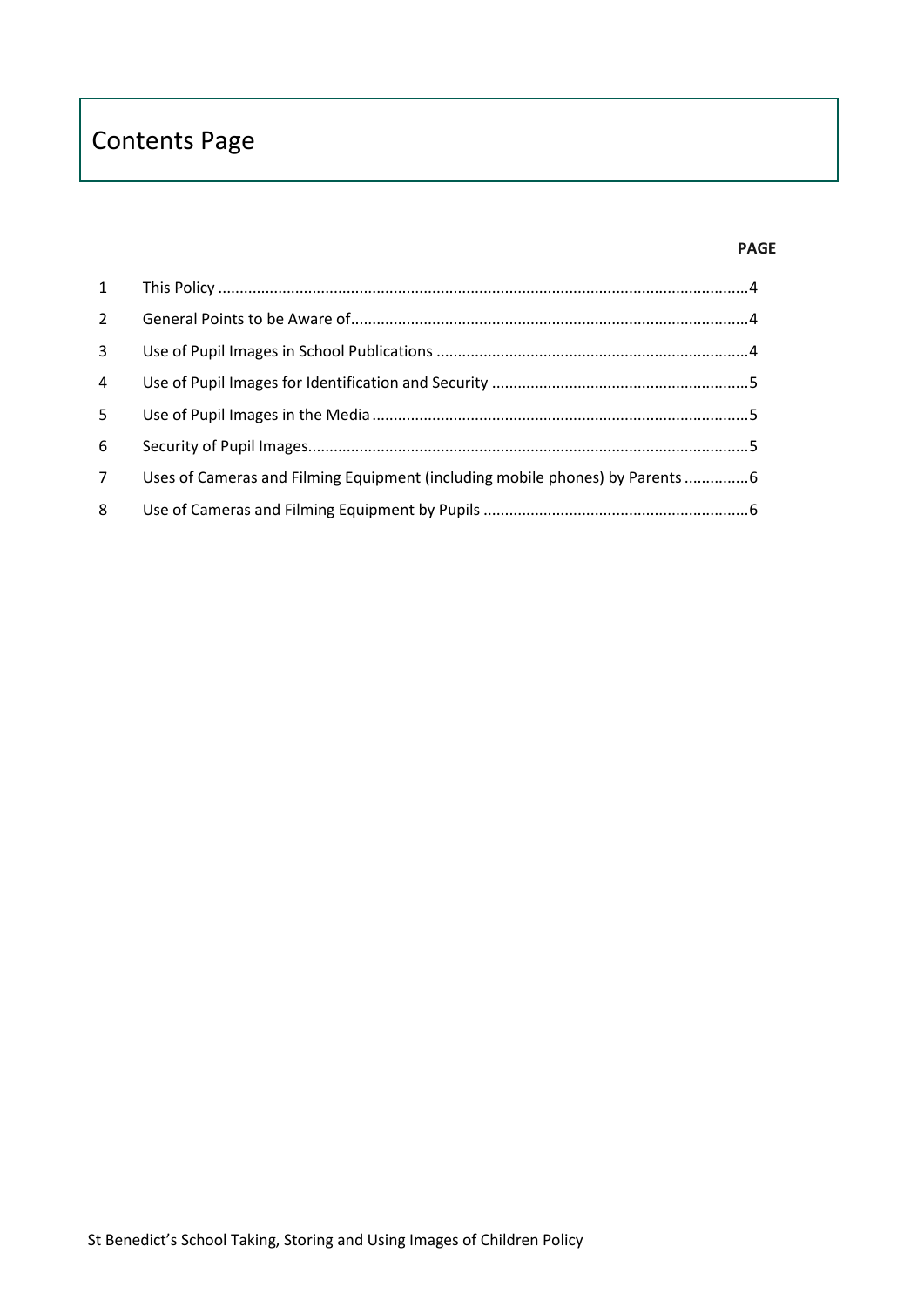#### <span id="page-2-0"></span>**1 This Policy**

- This Policy is intended to provide information to pupils and their parents, carers or guardians (referred to in this policy as "parents") about how images of pupils are normally used by St Benedict's School. It also covers the School's approach to the use of cameras and filming equipment at School events and on School premises by parents and pupils themselves, and the media.
- It applies in addition to the School's terms and conditions / parent contract, and any other information the School may provide about a particular use of pupil images, including e.g. signage about the use of CCTV; and more general information about use of pupils' personal data, e.g. the School's Privacy Notice. Images of pupils in a safeguarding context are dealt with under the School's relevant safeguarding policies.

# <span id="page-2-1"></span>**2 General Points to be Aware of**

- Certain uses of images are necessary for the ordinary running of the School; other uses are in the legitimate interests of the School and its community and unlikely to cause any negative impact on children. The School is entitled lawfully to process such images and take decisions about how to use them, subject to any reasonable objections raised.
- Parents who accept a place for their child at the School are invited to agree to the School using images of him/her as set out in this policy, via the form attached to the School's terms and conditions and/or from time to time if a particular use of the pupil's image is requested. However, parents should be aware of the fact that certain uses of their child's images may be necessary or unavoidable (for example if they are included incidentally in CCTV or a photograph).
- We hope parents will feel able to support the School in using pupil images to celebrate the achievements of pupils, sporting and academic; to promote the work of the School; and for important administrative purposes such as identification and security.
- Parents should be aware that, from around the age of 12 and upwards, the law recognises pupils' own rights to have a say in how their personal information is used – including images.
- Staff may request, as part of remote learning activities for pupils to submit photographic or video evidence of tasks or outcomes, this may also include the recording of remote teaching activities and sessions.. These will be used as part of the teaching process to provide feedback, assessment, moderation and other feedback that cannot be provided in person. Staff will not store this media for any longer than necessary, deleting from devices and cloud spaces. Where files need to be kept as part of longer term assessment and evidence, they must be stored in school approved cloud services (Microsoft Stream or Clickview) or the school network, with appropriate security and access restrictions in place.

# <span id="page-2-2"></span>**3 Use of Pupil Images in School Publications**

- Unless the relevant pupil or his or her parent has requested otherwise, the School will use images of its pupils to keep the School community updated on the activities of the School, and for marketing and promotional purposes, including:
- on internal displays (including clips of moving images) on digital and conventional notice boards within the School premises;
- in communications with the School community (parents, pupils, staff, Governors and alumni) including by email, on the School intranet and by post;

St Benedict's School Taking, Storing and Using Images of Children Policy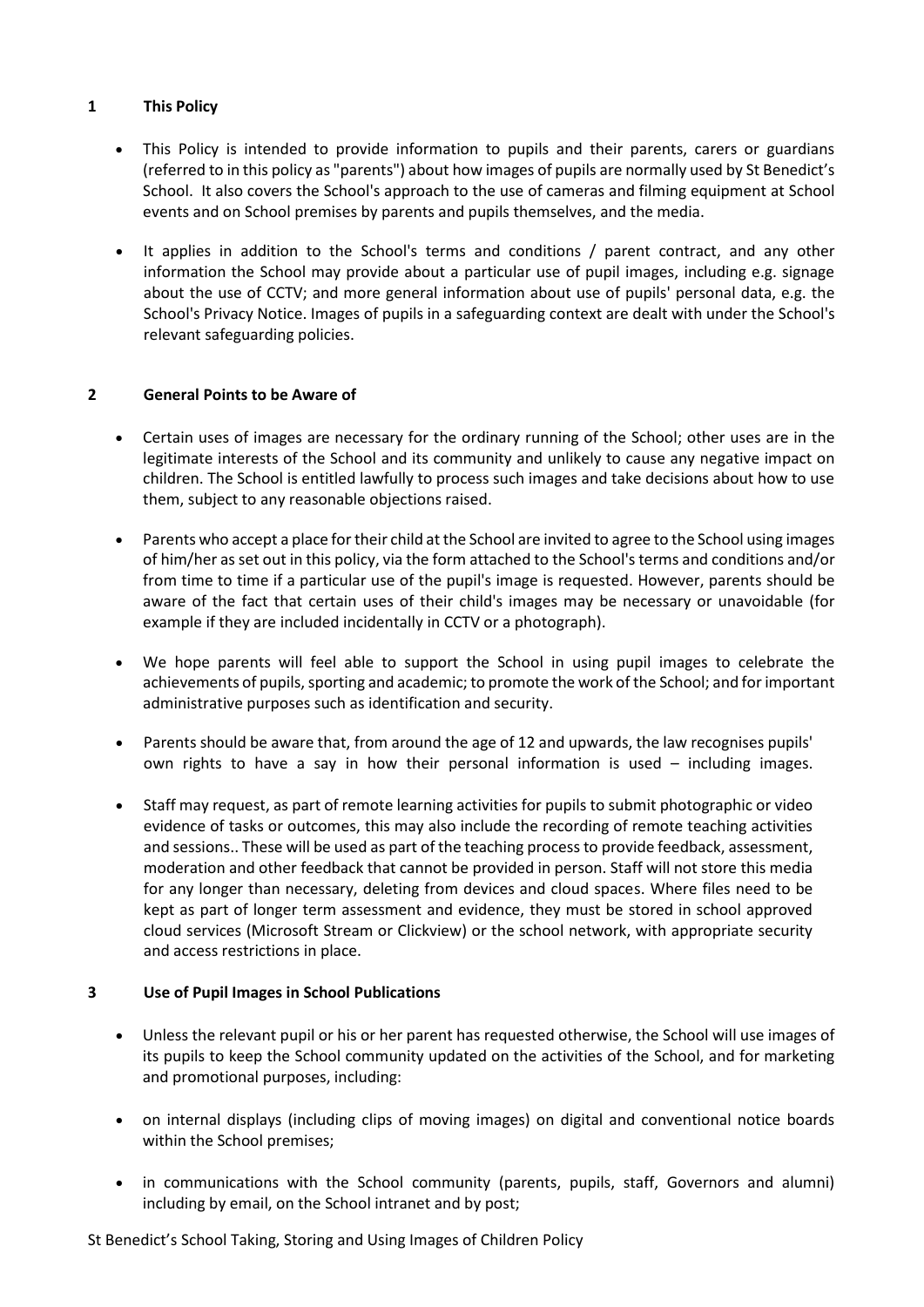- on the School's website and, where appropriate, via the School's social media channels, e.g. Twitter, Instagram and Facebook. Such images would not normally be accompanied by the pupil's full name;and in the School's prospectus, and online, in press and other external advertisements for the School. Such external advertising would not normally include pupil's names and in some circumstances the School will seek the parent or pupil's specific consent, depending on the nature of the image or the use.
- The source of these images will predominantly be the School's staff (who are subject to policies and rules in how and when to take such images), or a professional photographer used for marketing and promotional purposes, or occasionally pupils. The School will only use images of pupils in suitable dress and the images will be stored securely and centrally.

# <span id="page-3-0"></span>**4 Use of Pupil Images for Identification and Security**

- All pupils are photographed on entering the School and, thereafter, at yearly intervals, for the purposes of internal identification. These photographs identify the pupil by name, year group, house and form/tutor group.
- Student images are utilized to identify students on Swipe cards for catering payments, and within their Office 365/Email accounts.
- CCTV is in use on School premises, and will sometimes capture images of pupils. Images captured on the School's CCTV system are used in accordance with the Privacy Notice and CCTV Policy / any other information or policies concerning CCTV which may be published by the School from time to time.

#### <span id="page-3-1"></span>**5 Use of Pupil Images in the Media**

- Where practicably possible, the School will always notify parents in advance where the media has been invited to attend an event or School activity in which school pupils are participating, and will make every reasonable effort to ensure that any pupil whose parent or carer has refused permission for images of that pupil, or themselves, to be made in these circumstances are not photographed or filmed by the media, nor such images provided for media purposes.
- The media occasionally asks for the names of the relevant pupils to go alongside the images, and where appropriate these will be provided.

### <span id="page-3-2"></span>**6 Security of Pupil Images**

- Professional photographers and the media are accompanied at all times by a member of staff when on school premises. The School uses only reputable professional photographers and makes every effort to ensure that any images of pupils are held by them securely, responsibly and in accordance with the School's instructions.
- The School takes appropriate technical and organisational security measures to ensure that images of pupils held by the School are kept securely on School systems, and protected from loss or misuse. The School will take reasonable steps to ensure that members of staff only have access to images of pupils held by the School where it is necessary for them to do so.
- All staff are given guidance on the School's Policy on Taking, Storing and Using Images of Pupils, and on the importance of ensuring that images of pupils are made and used responsibly, only for School purposes, and in accordance with School policies and the law.

St Benedict's School Taking, Storing and Using Images of Children Policy